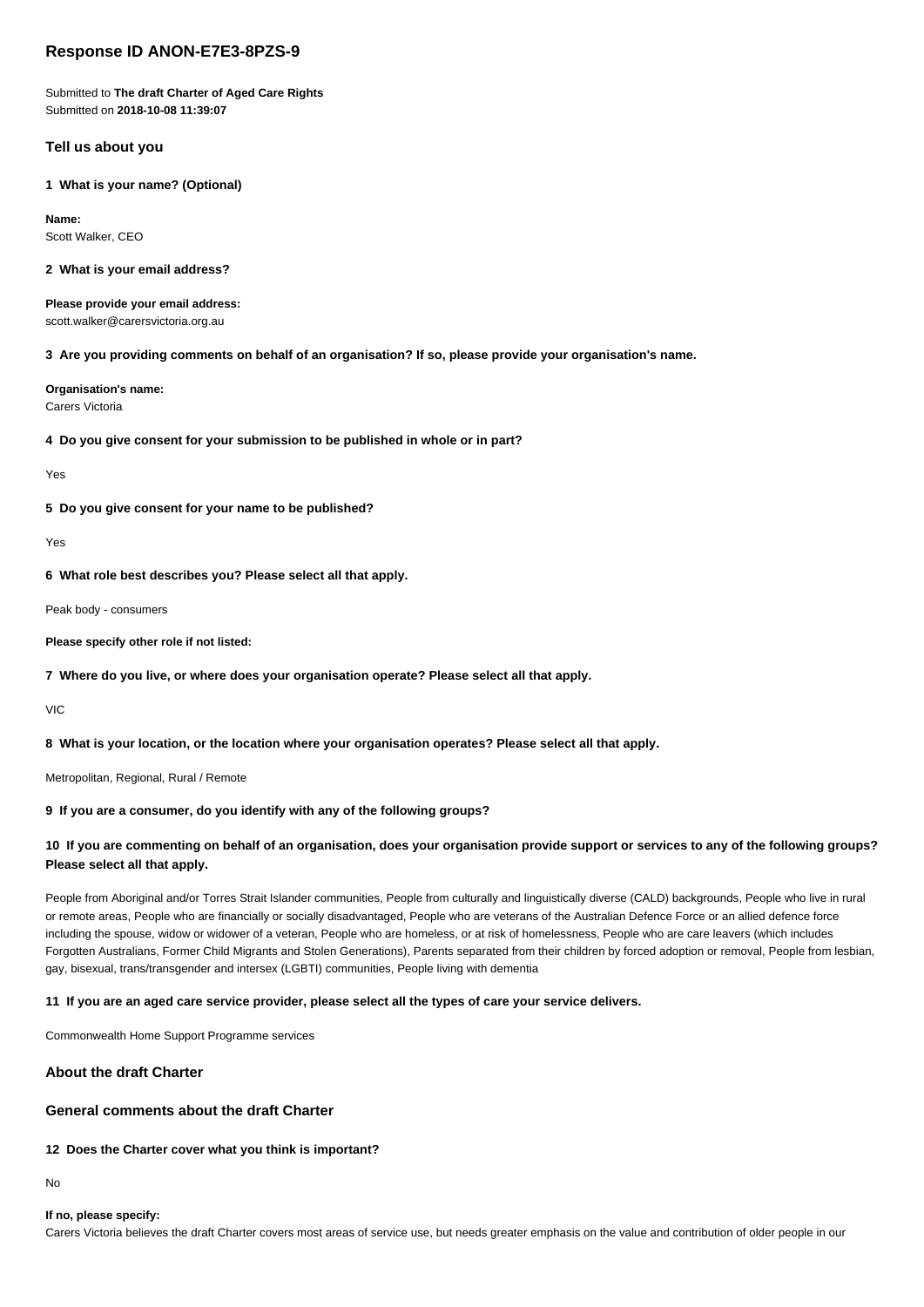society, and on the individuality and continuing person-hood of each person receiving aged care services, in the context of their families and communities.

This is further elaborated in answers to the questions below.

#### **13 Does the introduction/preamble require clarification or any further information?**

Yes

#### **If yes, please provide details:**

Carers Victoria recommends the preamble includes: • Para 1: High level introduction to older people receiving Commonwealth subsidised aged care as active agents in their own lives, with rights to self-determination and support to achieve this. It still tends to default to people as recipients of care, which is too passive. . Para 2: Reference to the Carer Recognition Act 2010 • Para 3: Specific reference to responsibilities that are intrinsic to the exercise of rights e.g. to treat others with dignity and respect.

#### **14 Should the Charter be phrased in the first person, 'I have the right to' or 'you have the right to'?**

Comfortable with either

#### **15 Are the rights in the draft Charter easy to understand?**

No

### **If no, please suggest alternative wording:**

The fact that each right listed requires an explanatory paragraph (intent of the rights) means they are all open to interpretation.

Carers Victoria recommends the explanatory paragraphs are included on the reverse side of a One Page Charter.

Carers Victoria recommends adding: "This may require making arrangements to meet language or communication needs, and welcoming carers, families or advocates to be present." to the explanatory paragraph under (f).

#### **16 Would you add any additional rights to the Charter?**

Yes

### **If so, please provide details:**

Carers Victoria recommends the following additions:

Individual rights:

- I have the right to have services delivered in a way which promotes my unique person-hood and builds on my strengths, capabilities and goals.
- I have the right to be recognised, respected and supported to maintain my roles contributing to and participating in personal, social and community life. • I have the right to take informed risks.
- 

Recognition of care relationships as per the Carer Recognition Act 2010:

- I have the right to have my relationships with family and friends recognised and respected, including relationships of giving and receiving care.
- I have the right to have my carer considered as a partner in my care, acknowledging their unique knowledge and experience.

### **17 Would you remove any rights from the draft Charter? (Please select all that apply)**

#### **18 Would you change any rights in the draft Charter?**

Yes

#### **If yes, please specify which right and your suggested changes:**

Carers Victoria recommends each right is amended as follows:

- a) I have the right to safe and high quality care and services
- b) I have the right to be treated with dignity and respect and for my strengths and individuality to be valued
- c) I have the right to have my history, lived experience, identity, culture and diversity valued and supported
- d) I have the right to a meaningful life with autonomy and independence
- e) I have the right to live without abuse and neglect in any form
- f) I have the right to be informed about my care, have access to information about my rights, accommodation and anything else that relates to me personally, and get this information in a timely way
- g) I have the right to maintain control over, and continue to make decisions about, my personal, social and community life, care and support
- h) I have the right to communicate and receive information in a way that meets my needs and be listened to and understood
- i) I have the right to choose another person (family/carer/advocate) to speak on my behalf
- j) I have the right to complain, and to have complaints dealt with fairly and promptly
- k) I have the right to exercise my rights without it adversely affecting how I am treated in any way
- l) I have the right to personal privacy and to have my personal information kept confidential unless I have given permission for information sharing.